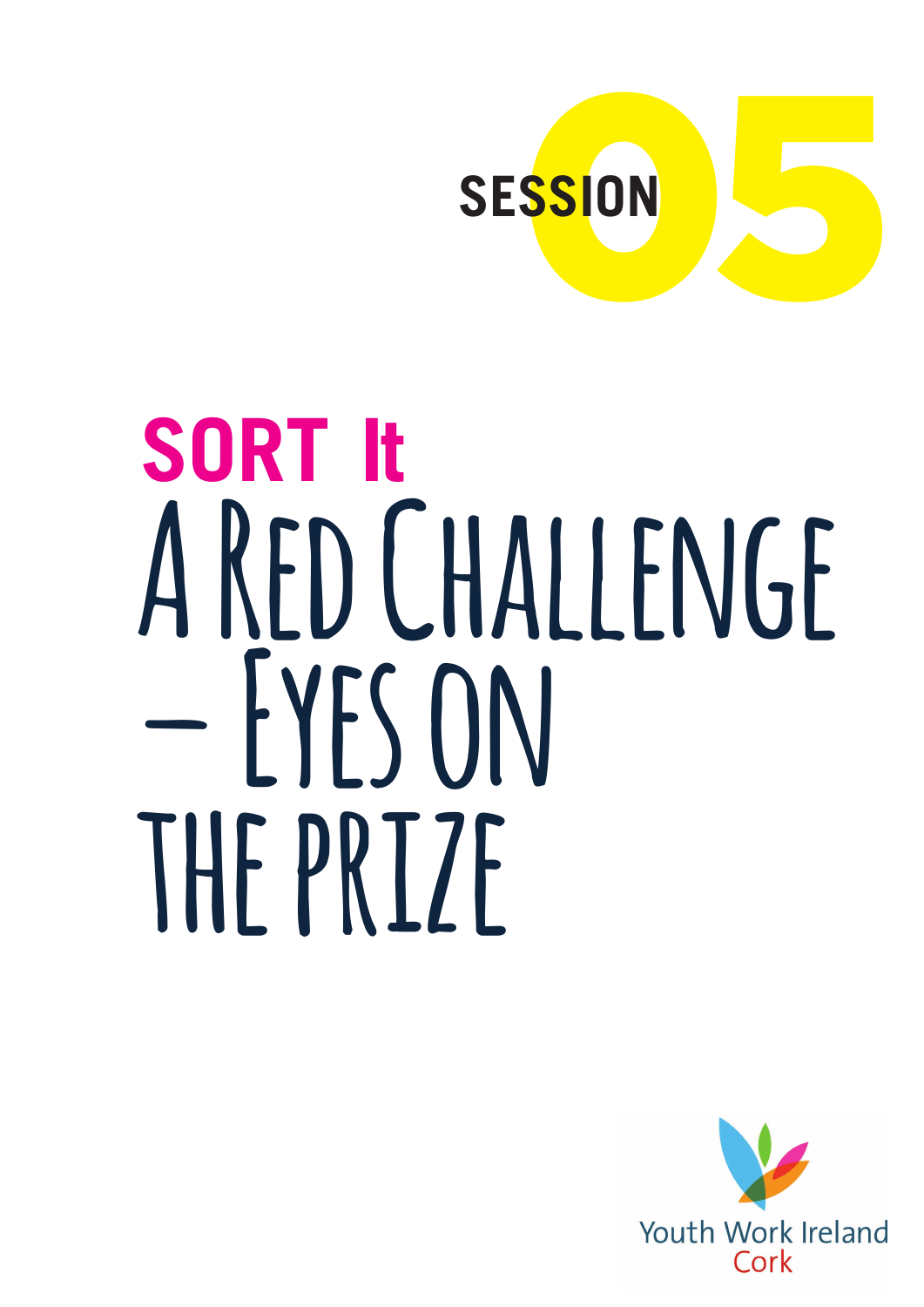# 05 **A Red Challenge – Eyes on the prize**

Please ensure you have thoroughly read the introductory chapter and the literature review so that you are familiar with all of the concepts and models, and that you can confidently explain them simply and clearly to participants. Please also ensure you have reviewed the videos for this session (the Boxer and the Coach) to ensure you understand the key concepts.

## **LEARNING OBJECTIVES**

By the end of this session participants will:

- $\triangleright$  Identify some of the key characteristics needed to stick with their objective through 'red' situations, where they have little or no capacity to influence change
- $\triangleright$  Review the skills needed for red situations through discussion stories and a video.



| <b>Section</b>                        | Time |
|---------------------------------------|------|
| Trickle In                            | 10   |
| Welcome and Getting into<br>New Brain | 10   |
| Who Said It?                          | 20   |
| Videos: The Boxer and the<br>Coach    | 40   |
| lose                                  |      |

### **MATERIALS NEEDED**  Copies of Hand-out Two: 7 Different Types of  $g$ NATs<sup>1</sup> : Negative Automatic Thoughts from the previous session SORT It Session 5 Powerpoint Flipchart, blu tac and markers for writing up discussion questions throughout the session A list of the 'red' scenarios that participants discussed in the last situation that the facilitator can refer to 5-6 copies of Hand-out 1: Who said it? A computer, projector and speakers to play the videos The Boxer and the Coach video loaded and ready to go

1 This is adapted from www.peskygnats.com and the National Family Support Network's young people's support programme (www.nfsn.ie)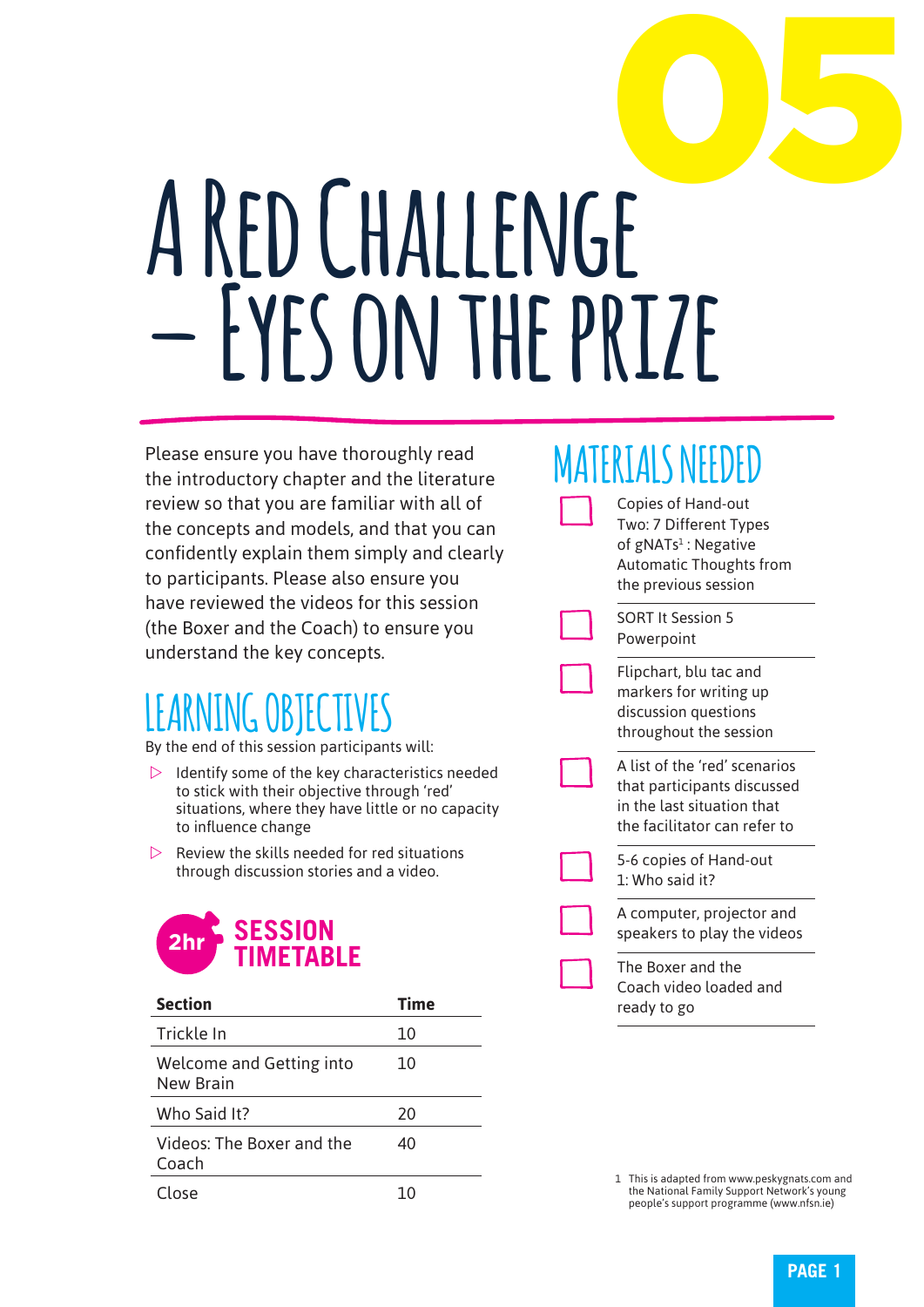



The 'Take the Lesson' from last week was: *Ask participants to keep an eye out for their gNATS, and come back with a story of how they've beaten one of their gNATS during the week*

Give each participant a copy of 'Handout 2: 7 different types of gNATS' from last week as they come in

Invite them to review the list, and draw a circle around every gNAT that they dealt with in the past week

Invite participants to discusss:

- $\triangleright$  How many did you circle
- $\triangleright$  Does anyone have examples of them
- $\triangleright$  What worked or helped in managing the gNAT for you"?





Welcome participants and:

- $\triangleright$  In the session two weeks ago, we looked at 'objective' this is where we figured out what we want, and how important it is to be clear about this
- $\triangleright$  Last week, we learned how to 'read the lights' and learned that challenges that arise can be viewed as red, orange or green, depending on how much we can influence them.
- $\triangleright$  In this session, we are looking at some red situations and the best way we can handle these kinds of situations (in the next sessions we will look at orange and green).
- $\triangleright$  Red situations are those over which we have little control, where we have to accept the decision of another person. The red situations we discussed in the last session included situations at work or school where the rules can not changed or when someone has power and does not wish to negotiate with us.



#### **MIN GETTING INTO NEW BRAIN**

- $\triangleright$  Ask all participants to sit and focus
- $\triangleright$  Ask participants to become aware of their breathing
- $\triangleright$  Ring the mindfulness bell / bellon your app/phone and ask participants to listen carefully, and to notice when the sound disappears





**AIM Students understand some of the characteristics you need to learn in order to stick with something when its get tough in order to get what you need and achieve your goal.**

#### **OVERVIEW**

There are two parts to this exercise

- **1)** A quiz to match quotes to famous people
- **2)** A discussion on grit and perseverance; the qualities needed to deal with a 'red' situation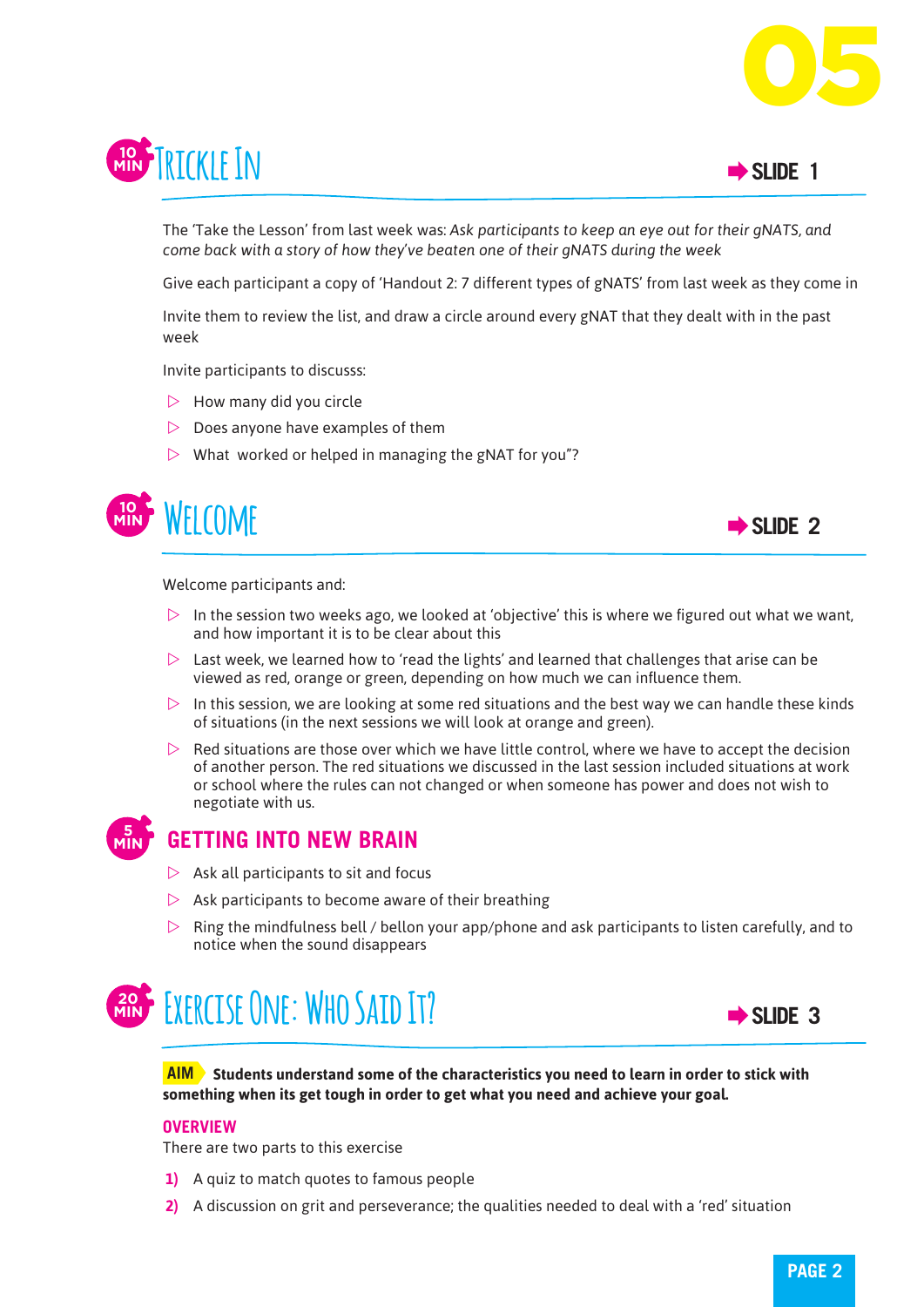

#### **INSTRUCTIONS: QUIZ**

- $\triangleright$  Participants should form groups of two to three
- $\triangleright$  Each group should have a copy of Handout 1: who said it?
- $\triangleright$  The facilitator should read out each quote slowly and ask the participants to write the number of the person who said it in the space on the right beside the quote:
- The correct answers are:  $1 =$  Albert Einstein /  $2 =$  Beyonce /  $3 =$  Barack Obama /  $4 =$  David Beckham  $/ 5 =$  Taylor Swift  $/ 6 =$  Eminem
- $\triangleright$  Have a group discussion, and then summarise, using the points in the box below.

| Question                                                                                                                             | <b>Discussion Points</b>                                                                                                                                                                                                                                                                                                                                                     |
|--------------------------------------------------------------------------------------------------------------------------------------|------------------------------------------------------------------------------------------------------------------------------------------------------------------------------------------------------------------------------------------------------------------------------------------------------------------------------------------------------------------------------|
| What do you think all<br>of these quotes have in<br>common?                                                                          | All of the quotes talk about how things can get difficult but you<br>have to stick with them and focus on what you want                                                                                                                                                                                                                                                      |
| What do you think 'grit'<br>means what are some<br>phrases you might use<br>when talking about 'grit'?                               | $\rightarrow$ Grit means being able to stick with something through a<br>difficulty.<br>$\rightarrow$ Grit means having a goal, and seeing it through hard times<br>or hard situations<br>$\rightarrow$ Grit means having perseverance<br>$\rightarrow$ Some example phrases to describe grit: 'suck it up, it'll be<br>worth it in the end' 'stick with it' 'I can do this' |
| Discuss: Can you think of<br>a time when you had to<br>put up with something you<br>didn't like, in order to get<br>what you needed? | $\rightarrow$ Ask them to share one story or more from their group, and<br>highlight the importance of grit or sticking with it in the<br>participants' story.                                                                                                                                                                                                               |

#### **SUMMARISE** Æ**SLIDE 4**



- $\triangleright$  There are lots of situations in our lives where we have to brave something out in order to get what we want.
- $\triangleright$  This is particularly important when we don't have control over the situation so we have to do what someone else wants.
- $\triangleright$  These are red situations, and having grit is very important for these.
- $\triangleright$  Sometimes, when we encounter a difficult situation, our old brain tells us we can't deal with it or makes us feel negative; remember we looked at gNATS and know there are ways to deal with this



**AIM That participants agree skills needed for 'red' situations, where they have no control and must show perseverance and grit. This is done by reviewing and discussing the 'One day at the Boxing Club video'.**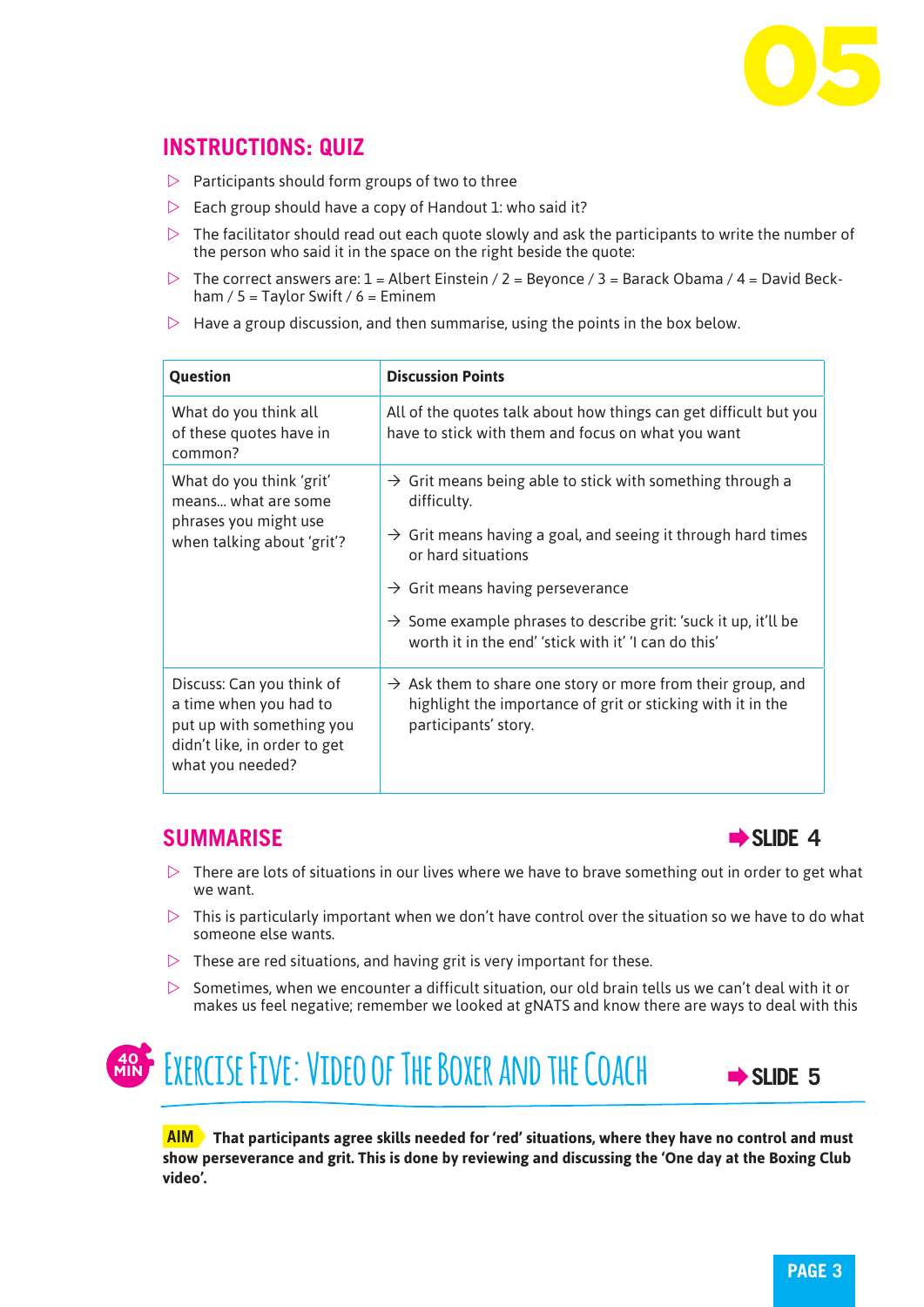

#### **OVERVIEW**

The participants will review the two videos, the 'before' and 'after' the SORT It model is applied, and discuss as a group how the Boxer applied the steps.

#### **INSTRUCTIONS: THE BOXER AND THE COACH - TAKE ONE**  $\rightarrow$  **SLIDE 5**

- $\triangleright$  Write three questions up on a flipchart and stick it to the wall:
- $\triangleright$  Discuss the questions with the class and ask them to think about them while they are watching the video: (Slide 6)
	- $\rightarrow$  What negative automatic thoughts is the Boxer having? (Participants can use their 'seven types of gNATs' sheet as a reminder)
	- $\rightarrow$  How did the gNATs make him feel? If he had challenged his gNATS how may he have changed the situation?
	- $\rightarrow$  What were the boxer's goals?
	- $\rightarrow$  What were the coach's goals?
	- $\rightarrow$  Do you think the Boxer got what he wanted from the situation?
- $\triangleright$  Play take one and have a have a group discussion:

| Question                                                                                                                                          | <b>Points for Discussion</b>                                                                                                                                                                                                                                        |
|---------------------------------------------------------------------------------------------------------------------------------------------------|---------------------------------------------------------------------------------------------------------------------------------------------------------------------------------------------------------------------------------------------------------------------|
| What negative automatic<br>thoughts (gNATS) is the Boxer<br>having? (Participants can use<br>their 'seven types of gNATs' sheet<br>as a reminder) | For example                                                                                                                                                                                                                                                         |
|                                                                                                                                                   | Personalising gNAT: thinking the coach doesn't like him,<br>rather than understanding that the coach is just enforcing<br>the rules                                                                                                                                 |
|                                                                                                                                                   | Black and White thinking gNAT: because he didn't do well<br>this week, the Boxer thinks he'll never do well in boxing<br>again, instead of seeing room to improve                                                                                                   |
|                                                                                                                                                   | <b>Selective thinking gNAT:</b> Rather than focusing on the support<br>the coach has provided over the last few months, the boxer<br>only thinks about the fact that coach wouldn't let him play.                                                                   |
| How did these gNATS make him<br>feel?                                                                                                             | He felt picked on, and angry that he had been treated<br>unfairly.                                                                                                                                                                                                  |
| If he had challenged his gNATS<br>how may he have changed the<br>situation?                                                                       | He may have been able to see coaches point. He could have<br>left the situation without loosing his cool.                                                                                                                                                           |
| What were his short and long<br>term goals?                                                                                                       | His long term goal could have been to fight in competitions<br>or be a very good boxer, his short term goals were to fight<br>and then win this match.                                                                                                              |
| Do you think he got what he<br>wanted from the situation?                                                                                         | No way. He may have gotten some satisfaction from the<br>situation, i.e. let the coach know what he thought of him right<br>them, but it's likely that he felt even worse soon after. He<br>would definitely have felt even worse if he gave up boxing<br>for good. |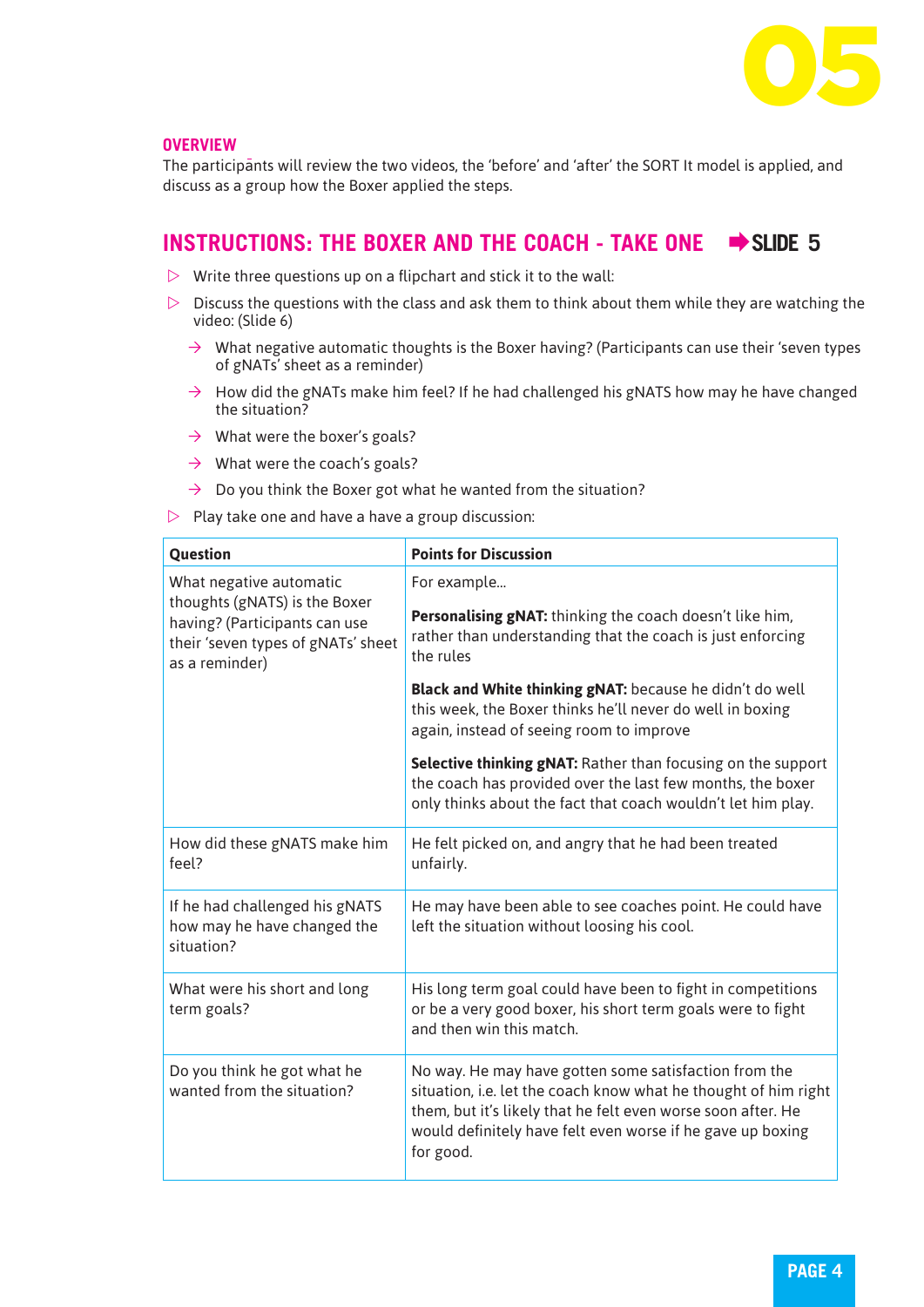

#### **INSTRUCTIONS: THE BOXER AND THE COACH - TAKE TWO**  $\rightarrow$  **SLIDE 7**

- $\triangleright$  Write the following questions up on flipchart:
	- $\rightarrow$  How did he shift from old brain to new brain?
	- $\rightarrow$  Did he focus on his long-term goal? How do you know?
	- $\rightarrow$  Did he show grit / what did he have to put up with?
- $\triangleright$  Watch the scenario and talking heads for the Boxer and the Coach Take Two and ask the participants to think about the three questions while they are watching it
- $\triangleright$  Ask participants discuss their answers in groups afterwards and feedback to the larger group
	- $\rightarrow$  Discuss:

| Question                                                | <b>Discussion Points</b>                                                                                                                                                                           |
|---------------------------------------------------------|----------------------------------------------------------------------------------------------------------------------------------------------------------------------------------------------------|
| How did he shift from old brain                         | He turned, took a breath, held onto his boxing glove as his                                                                                                                                        |
| to new brain?                                           | 'anchor'                                                                                                                                                                                           |
| Did he focus on his long-term<br>goal? How do you know? | It seems likely that he did. He wanted to curse and shout at<br>his coach, but instead he shifted from old brain to new brain<br>and focussed on his longer term goal, which was to keep<br>boxing |
| Did he show grit / what did he                          | He had to put up with the coach giving out to him, missing a                                                                                                                                       |
| have to put up with                                     | fight, feeling humiliated or embarrassed                                                                                                                                                           |
| Is there any learning here for                          | Ask people to relate it to their own lives if they can, if the                                                                                                                                     |
| us, what kind of situations do                          | tutor can share a story about grit and the challenges of this -                                                                                                                                    |
| we need to have grit for                                | great.                                                                                                                                                                                             |



**Reflection:** Ask everyone to name one thing they are looking forward to for the coming week

**Take the Lesson:** Ask participants to find one red situation they find themselves in this week and to apply the learning, to slow down, figure out their goal, plan a way to deal with the problem, and come back and tell us about it

**Grounding:** Ask everyone to sit quietly for a minute and to ask 'how am I and how is my breathing' and to make a goal for themselves for the coming week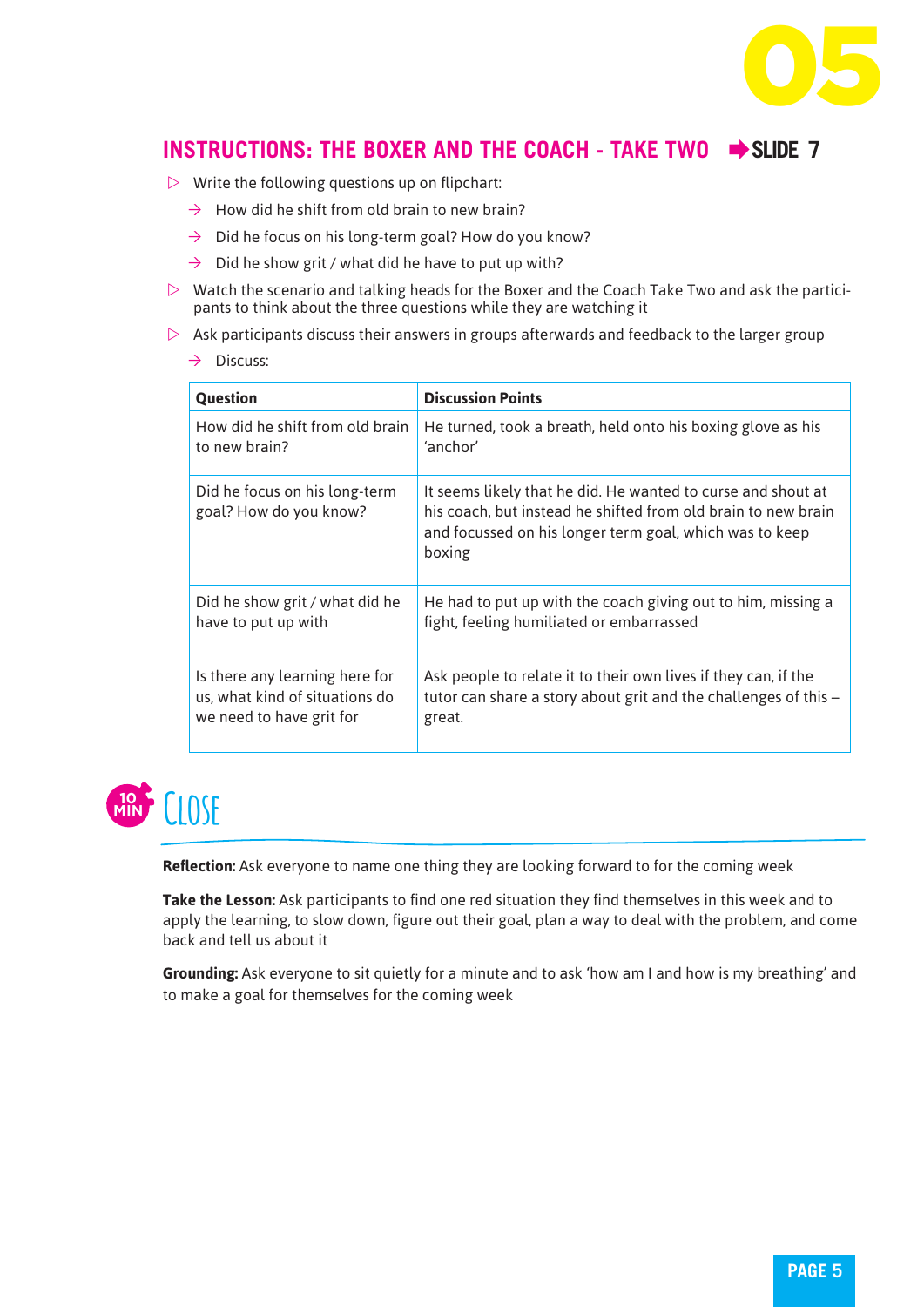

### **HAND-OUT ONE: WHO SAID IT?**

| <b>QUOTE</b>                                                                                                                                                                                                                                                                                                                                                                                                           | Who? |
|------------------------------------------------------------------------------------------------------------------------------------------------------------------------------------------------------------------------------------------------------------------------------------------------------------------------------------------------------------------------------------------------------------------------|------|
| 1 "It's not that I'm so smart; it's just that I stay with<br>problems longer."                                                                                                                                                                                                                                                                                                                                         |      |
| 2 "The reality is: sometimes you lose. And you're never too<br>good to lose. You're never too big to lose. You're never too<br>smart to lose. It happens."                                                                                                                                                                                                                                                             |      |
| <b>3</b> "Making your mark on the world is hard. If it were easy,<br>everybody would do it. But it's not. It takes patience, it<br>takes commitment, and it comes with plenty of failure<br>along the way. The real test is not whether you avoid this<br>failure, because you won't. It's whether you let it harden<br>or shame you into inaction, or whether you learn from it;<br>whether you choose to persevere". |      |
| 4 "I'm a very stubborn person. I think it has helped me over<br>my career. I'm sure it has hindered me at times as well,<br>but not too many times. I know that if I set my mind to do<br>something, even if people are saying I can't do it, I will<br>achieve it".                                                                                                                                                   |      |
| 5 "These days, I've been trying to classify my thoughts into<br>two categories: "Things I can change," and "Things I can't."<br>It seems to help me sort through what to really stress<br>about".                                                                                                                                                                                                                      |      |
| 6 "Cause sometimes, you just feel tired. Feel weak. And<br>when you feel weak, you feel like you wanna just give<br>up. But you gotta search within you. You gotta find that<br>inner strength, and just pull that shit out of you. And get<br>that motivation to NOT give up and NOT be a quitter. No<br>matter how bad you wanna just fall flat on your face and<br>collapse".                                       |      |